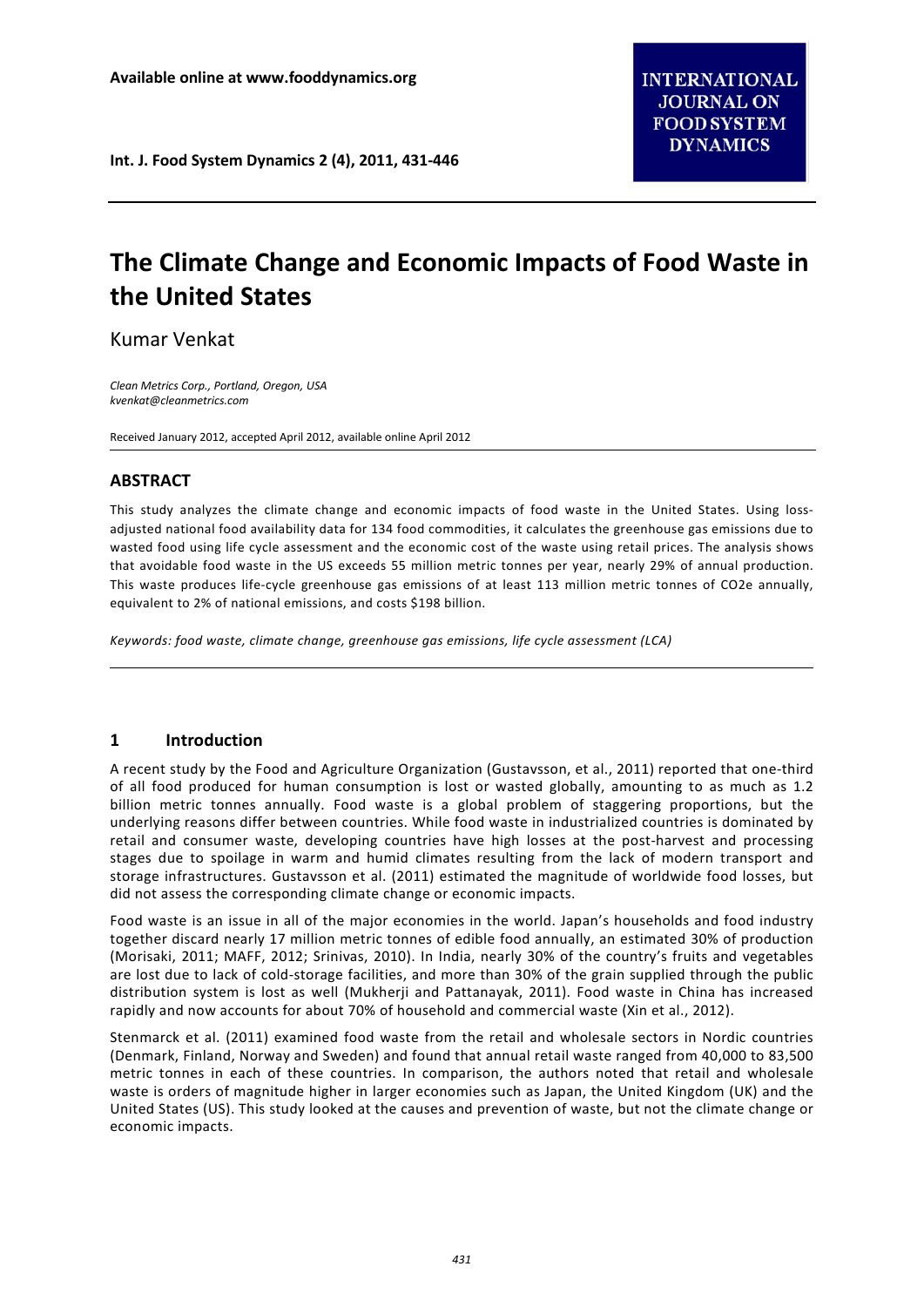A report from the Waste & Resources Action Programme (Chapagain and James, 2011) is one of the first country-level assessments of the environmental and economic impacts of food waste, focusing on household waste. It found that households in the UK waste 8.3 million metric tonnes of food and drink each year, with a value of at least \$18.6 billion and responsible for about 3% of UK's domestic greenhouse gas (GHG) emissions.

In one of the earliest analyses of US food waste, Kantor et al. (1997) estimated that 27% of the available food was wasted in 1995. Food waste is now receiving increasing attention in the US, with major news organizations frequently covering it as an issue of interest (Barclay, 2011; Nassauer, 2012). The US Department of Agriculture regularly publishes data on food losses (USDA ERS, 2009). While US cities such as Portland are focusing on food waste recycling through composting (Walker, 2011), the food industry has launched an initiative to help reduce food waste at the source (EL, 2011). However, a comprehensive evaluation of the environmental and economic impacts at the national level has been lacking. Two recent studies have taken a first look at the larger environmental impacts of food waste in the US beyond just the disposal stage.

Hall, et al. (2009) used energy balance to calculate that nearly 40% of the food was wasted in the US as of 2003, accounting for more than one quarter of the total freshwater use and 4% of petroleum oil consumption. The water and energy estimates were based on the overall freshwater consumption by agriculture and the fossil energy used by the average farm to produce food containing 1 kcal of energy.

Cuellar and Webber (2010) used food loss data from the US Department of Agriculture for 1995 – which showed that 27% of edible food was wasted – and estimated that the energy embedded in wasted food represents about 2% of annual energy consumption in the US. The total energy required for food production (agriculture, processing, transportation and handling) at the national level was compiled from various literature sources. Agricultural energy use for 10 broad food categories was derived from the total energy used by agriculture using relative intensity factors and production mass.

Both of these studies used top-down methods (i.e., starting from an economy-wide estimate of energy used in agriculture and deriving from it a national average for the farm level or food category level) to estimate the energy needed to produce food that is ultimately wasted. While Hall, et al. (2009) discussed GHG emissions from the decomposition of wasted food (but not emissions from production or other upstream stages), neither of these studies directly addressed climate change, arguably the most pressing environmental problem of our times.

Garnett (2008) has pointed out that food waste contributes to GHG emissions in two ways: A relatively minor impact from decomposition of the wasted food after disposal in landfills, and a potentially far more significant impact from the embedded emissions associated with its production, processing, transport and retailing. This second impact requires a life-cycle view of the wasted food.

It should also be noted that the climate change impact of food waste – as quantified by life-cycle GHG emissions – is a more complete measure of environmental impact than embedded energy or barrels of oil: It includes not only the emissions from the burning of fossil fuels but also significant other GHG emissions that are not energy-related such as methane (in agriculture and waste disposal) and nitrous oxide (in agriculture).

Besides environmental impacts, food waste also imposes an economic cost on consumers and retailers. If quantified correctly, this could provide a unique incentive to simultaneously mitigate emissions and save money through waste reduction.

The motivation for the present study is to quantify in a comprehensive manner, for the first time, the annual climate change and economic impacts of the food wasted in the US using the most recent national data available (as of this writing). This is particularly important given the position of the US as the world's largest economy and a major consumer of resources. In conjunction, a secondary goal is to develop and demonstrate a robust food waste model and methodology – based on the principles of life cycle assessment (LCA) – that can be used to monitor the future impacts of food waste not only in the US but also in other parts of the world.

The approach adopted in this study is both bottom-up and life-cycle based: It analyzes 134 distinct food commodities accounting for most of the food consumed in the US, and then groups them into 16 food categories. Each of the 134 commodities is modeled using one or more representative production systems, based on detailed North American production data in most cases. Foods such as beef, chicken, pork and cheese are placed in their own separate categories because of their unique production characteristics and significant climate change impacts. Such an approach can provide a degree of precision and rigor that may not be possible with top-down methods.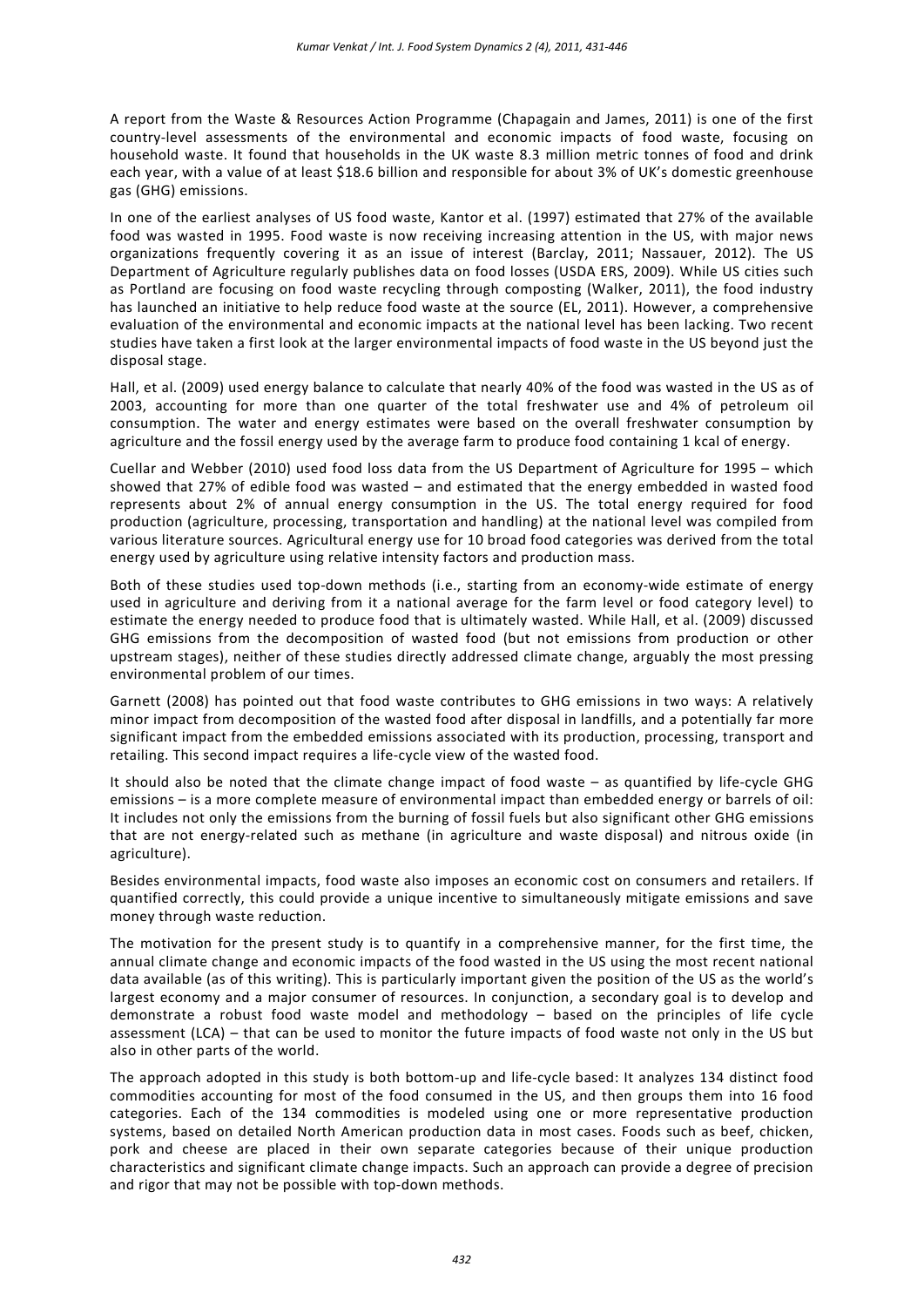The rest of the paper is organized as follows. We will first describe the methods used in our analysis including: the life-cycle food waste model; LCA standards, software and database used in the calculation of GHG emissions; the system boundary; important assumptions; and the how the economic impact is calculated. Following this, we will describe the food waste data used in this study, including a detailed summary of annual food production, consumption and waste in the US. We will then present detailed results for the climate change and economic impacts of US food waste, including a sensitivity analysis to test a critical subset of the assumptions used in this study. We will then close with concluding remarks and recommendations for further work on quantifying the full impacts of food waste.

## **2 Methods**

#### **2.1 Life-Cycle Food Waste Model**

Figure 1 illustrates the life-cycle model of material flow from production to disposal for each of the food commodities. This model has been developed specifically to fit the loss-adjusted food availability data series from the US Department of Agriculture (USDA ERS, 2009).



**Figure 1.** Life-cycle model of material flow from production to disposal

Equation 1 below defines the basic mass balance in the life cycle of a food commodity. The difference between production (P) and consumption (C) is the total gross waste made up of waste at the distribution (Wd), retail (Wr) and consumer (Wcg) levels. All quantities are product weights.

$$
P - C = Wd + Wr + Wcg \tag{1}
$$

The food availability data series provides values for each of the terms in Equation 1 for all commodities on an annual basis from 1970 through 2009. This is described further in the Food Waste Data section below.  $\mathbf{W}$  cg is the gross consumer waste, the sum of avoidable and unavoidable consumer waste:

$$
Wcg = Wc + Wu \tag{2}
$$

The avoidable consumer waste ( $Wc$ ) – also referred to as "consumer waste" in this paper – represents uneaten food that is wasted at the consumer level and is defined in Equation 3. We excludes the unavoidable waste in consumed foods due to non-edible parts (such as skins and shells) as well as fat or moisture losses in cooking. N is the fraction of a food commodity that is non-edible, and L is the fraction that is lost as fat or moisture during cooking.

$$
Wc = Wcg - \left(\frac{1}{(1-N)(1-L)} - 1\right)C
$$
 (3)

The non-edible fraction N for each commodity is obtained directly from the food availability data. The fat or moisture lost in typical cooking is estimated from USDA ERS (1998) based on certain cooking assumptions as shown below. These estimates apply only to meats, fish, eggs and oils, all of which lose fat and possibly moisture during cooking. Vegetables may lose moisture in cooking, but we assume that this is compensated on average by added moisture during cooking. Since cooking methods and cooking losses can vary considerably, these typical loss estimates are subjected to a sensitivity analysis as described in the Results and Discussion section.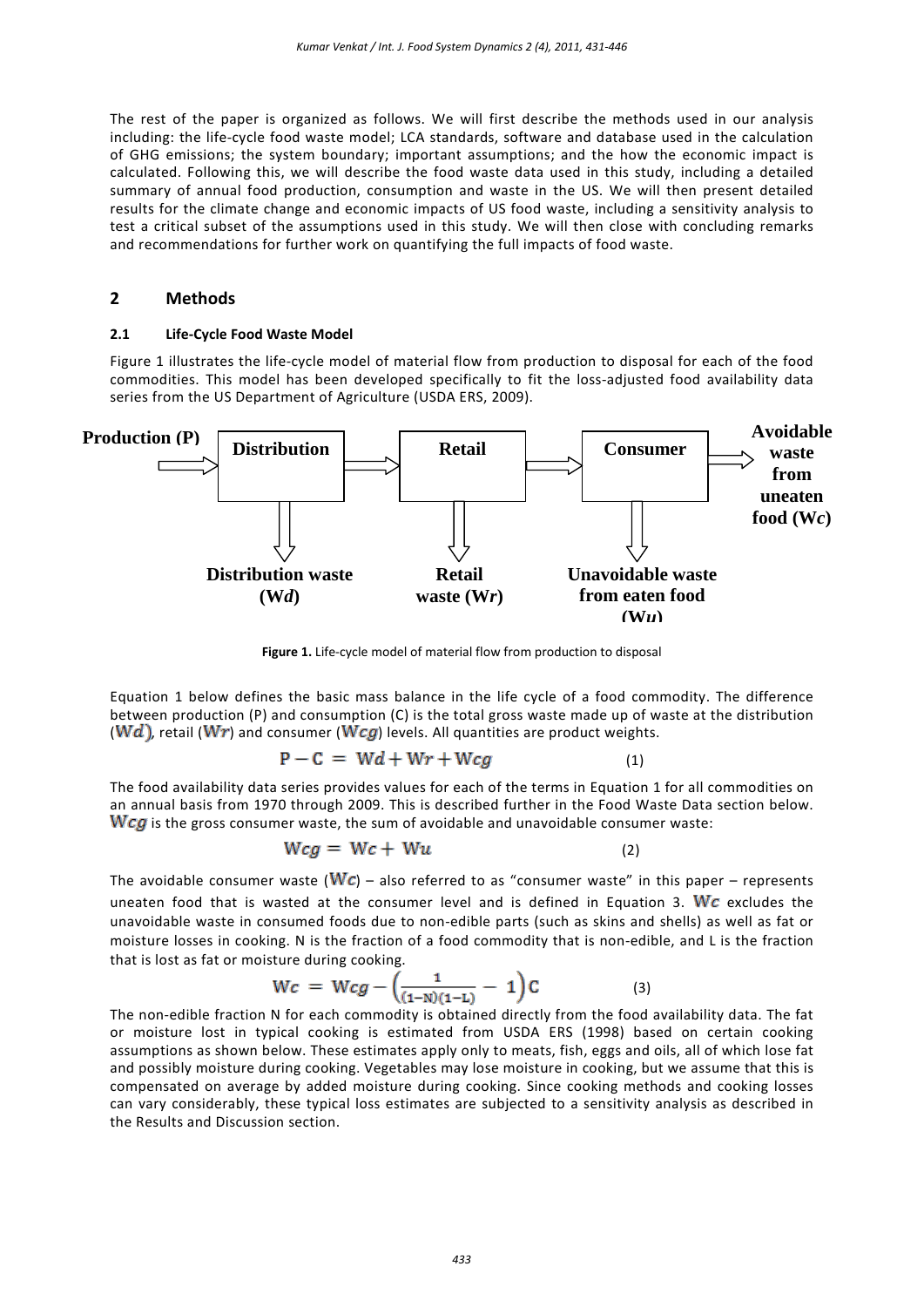| Fat/moisture loss<br>fraction |  |  |
|-------------------------------|--|--|
| 0.25                          |  |  |
| 0.25                          |  |  |
| 0.26                          |  |  |
| 0.27                          |  |  |
| 0.25                          |  |  |
| 0.24                          |  |  |
| 0.19                          |  |  |
| 0.10                          |  |  |
| 0.08                          |  |  |
|                               |  |  |

**Table 1.** Estimated fat and moisture losses in typical cooking

The total avoidable waste  $W\alpha$ , then, is the sum of distribution waste, retail waste and avoidable consumer waste.

$$
Wa = Wd + Wr + Wc \qquad (4)
$$

The avoidable consumer waste is further adjusted for moisture and fat losses in cooking as follows in order to estimate the remaining solid waste that is actually landfilled. Although cooking is not explicitly included in this study, we assume that half of the consumer waste occurs after cooking. This assumption is necessary for calculating  $\mathbf{W}$ , the quantity of waste sent to landfills after accounting for fat and moisture losses in the cooking of certain foods.

$$
Wl = Wa - \frac{w_c}{2}L \tag{5}
$$

#### **2.2 LCA Standards and Methodology**

Life-cycle GHG emissions for the food commodities have been modeled and analyzed based on the PAS 2050:2008 standard (BSI Group, 2008), which in turn builds on ISO standards (ISO, 2006) by specifying additional requirements for the assessment of GHG emissions in the life cycles of products and services. Within this framework, GHG emissions from agricultural processes and waste disposal are modeled based on the IPCC tier 1 guidelines (IPCC, 2006). In the context of typical life cycle impact assessment methodologies used in the food sector (Amani and Schiefer, 2011), this study uses a single impact category: climate change, as quantified by life-cycle GHG emissions. The characterization step is included, but normalization and weighting are not. A sensitivity analysis on parametric uncertainties and an interpretation of the final results are presented in the Results and Discussion section.

#### **2.3 LCA Software and LCI Database**

FoodCarbonScopeTM (CleanMetrics, 2011b), a web-based LCA software tool for food and beverage products, was used to perform the detailed cradle-to-grave GHG emissions modeling and analysis of all the farming systems. FoodCarbonScope supports all of the LCA and GHG standards on which this study is based (BSI Group, 2008; ISO, 2006; IPCC, 2006).

FoodCarbonScope includes CarbonScopeDataTM (CleanMetrics, 2011a), which is a life cycle inventory (LCI) database. CarbonScopeData includes cradle-to-gate and unit process data for over 1100 products and processes in the food and agriculture sectors, covering a full range of crop and animal production systems, commercial food processing, commercial cooking appliances, packaging, and waste disposal. The majority of this data is for US and Canadian production and processing drawn from over a dozen major agricultural states and provinces. In addition, the database includes: food production data for Europe and other parts of the world; data for all energy sources including electricity by grid regions; all common freight transport modes used for food products, including refrigerated transport; and refrigerators/freezers used for food storage in distribution and retail locations. FoodCarbonScope and CarbonScopeData have been used previously in major LCA studies of North American food systems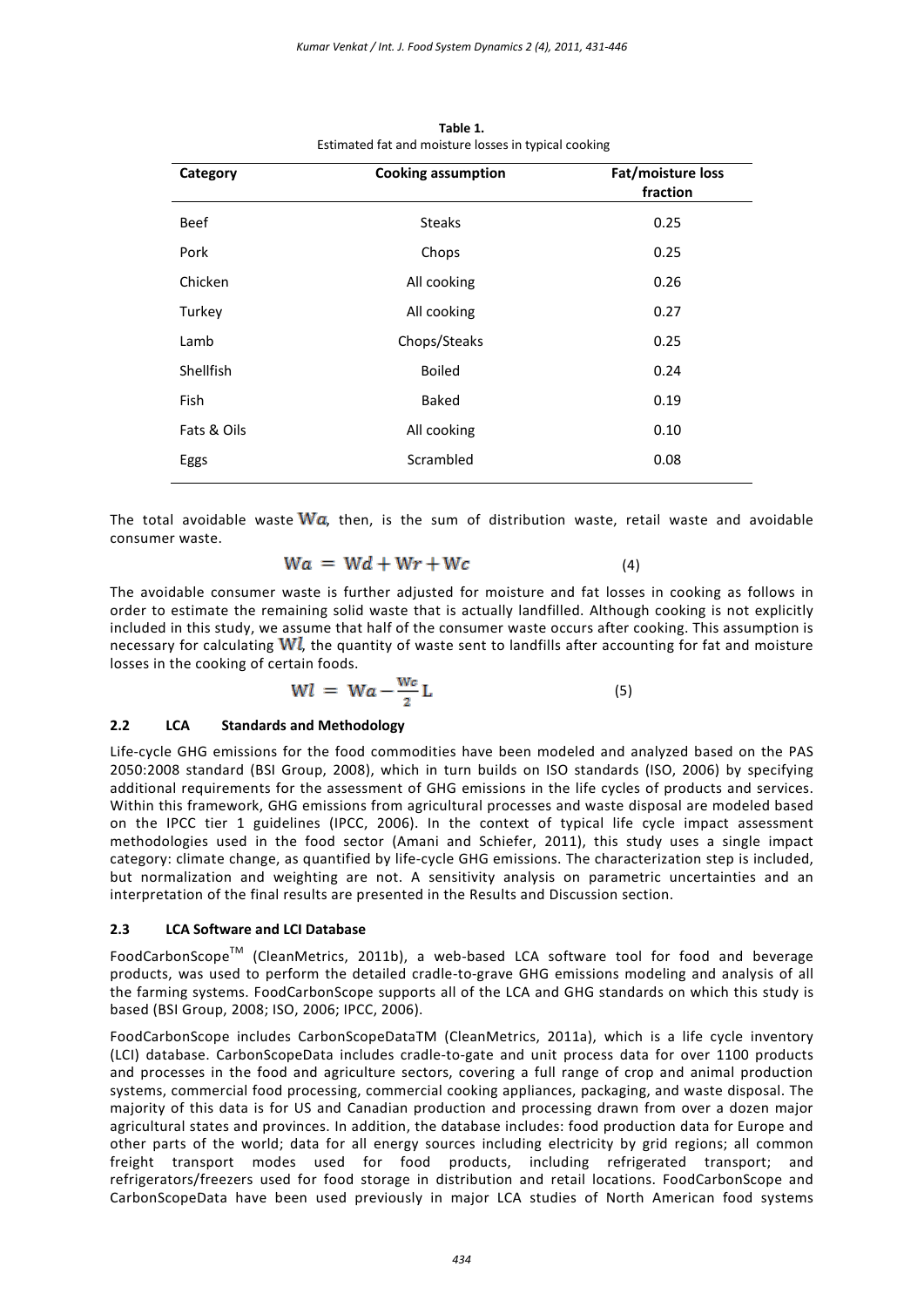(Hamerschlag and Venkat, 2011; Venkat, 2012).

Each of the 134 food commodities is mapped to one or more food production systems in the LCI database for the purposes of this study. Most of the high-volume commodities – including beef, pork, chicken, fish, some dairy, common nuts and legumes, and several fruits and vegetables – are modeled as the average of two or more representative production systems in North America. Most of the other commodities are modeled using the closest available North American production system in the database, with the exception of tropical fruits and tuna which are modeled using overseas production systems.

#### **2.4 LCA Goal and Scope Definition**

The goal of the LCA portion of this study is to assess the climate change impact of the food wasted in the US on an annual basis. The functional unit for the LCA of each food commodity is the actual annual quantity consumed in the United States as calculated from USDA ERS (2009). This in turn requires a higher quantity of production, and the difference between the two quantities determines the wasted food.

The spatial boundary for the LCAs of the food commodities is cradle to grave. This starts with extraction of raw resources from the ground and ends with the disposal of uneaten food. The system boundary includes the production, processing and packaging of food products, transport and storage through typical distribution networks, storage at retail locations, and landfilling of waste. Disposal methods are discussed further under Other Assumptions. Food production and processing are generally assumed to occur within the United States, except for specialty items such as tropical fruits and tuna which are imported. Food waste is considered at the distribution, retail and consumer levels for which data exist, but not at the farm or processing level (USDA ERS, 2009). Certain food processing steps are excluded where the data are in terms of the primary ingredients only, as explained further under Other Assumptions.

All energy used at the consumer level – including shopping trips, refrigeration and cooking – is excluded from this analysis because of uncertainties and lack of adequate data. Therefore, the total climate change and economic impacts of food waste as calculated in this study represent conservative lower bounds on the actual impacts.

The temporal boundary consists of one year of production and consumption based on 2009 data. The assessment period for the LCAs is 100 years, meaning that the climate change impact of one year's food waste is evaluated over the standard 100-year time horizon in this study. This is particularly important for the calculation of long-term emissions from landfills due to food waste deposited in any one year (BSI Group, 2008; IPCC, 2006).

#### **2.5 Other Assumptions**

The food waste analysis undertaken in this study considers the entire US food system, which necessitates a number of reasonable assumptions. These assumptions are listed below, and a critical subset of the assumptions is subjected to a sensitivity analysis as described in the Results and Discussion section.

- The vast majority of the food consumed in the US is assumed to be produced in North America, except as indicated below. This is justified by the fact that nearly 99% of GHG emissions from the provision of food in the US are due to domestic production and value chain activities (Stolaroff, 2009).
- All meat product weights are boneless-equivalent (edible) weights as specified in the food availability data (USDA ERS, 2009).
- All fish and shellfish are assumed to be produced in North America through aquaculture. Tuna is wild caught in Europe and imported to the US.
- Typical food processing is included for all commodities that are listed in their processed forms in the food availability data (USDA ERS, 2009). Examples of such processed foods include fruit juices, canned and frozen vegetables and fruits, canned tuna, various meats and fish, milled flour, etc. About half of the 134 commodities in this study are processed in some way before entering the distribution stage. On the other hand, some commodities are listed in the data only in terms of the primary ingredients – additional processing steps are excluded from our analysis in such cases. These commodities mostly include processed grain products such as breakfast cereals, pasta and bread, which are listed in terms of the primary grains and flour.
- All fresh foods are stored (in refrigerators, freezers or otherwise) in distribution centers and retail stores for an average of 7 days before purchase.
- All food commodities are assumed to be transported an average of 2400 km within North America from production or processing locations to typical retail locations. Out of this, 2240 km are through semi-trailer trucks and 160 km through single-unit trucks. Tropical fruits are transported an additional 5000 km by ocean, and canned tuna is transported an additional 10,000 km by ocean. All transport modes include refrigerator or freezer compartments as needed.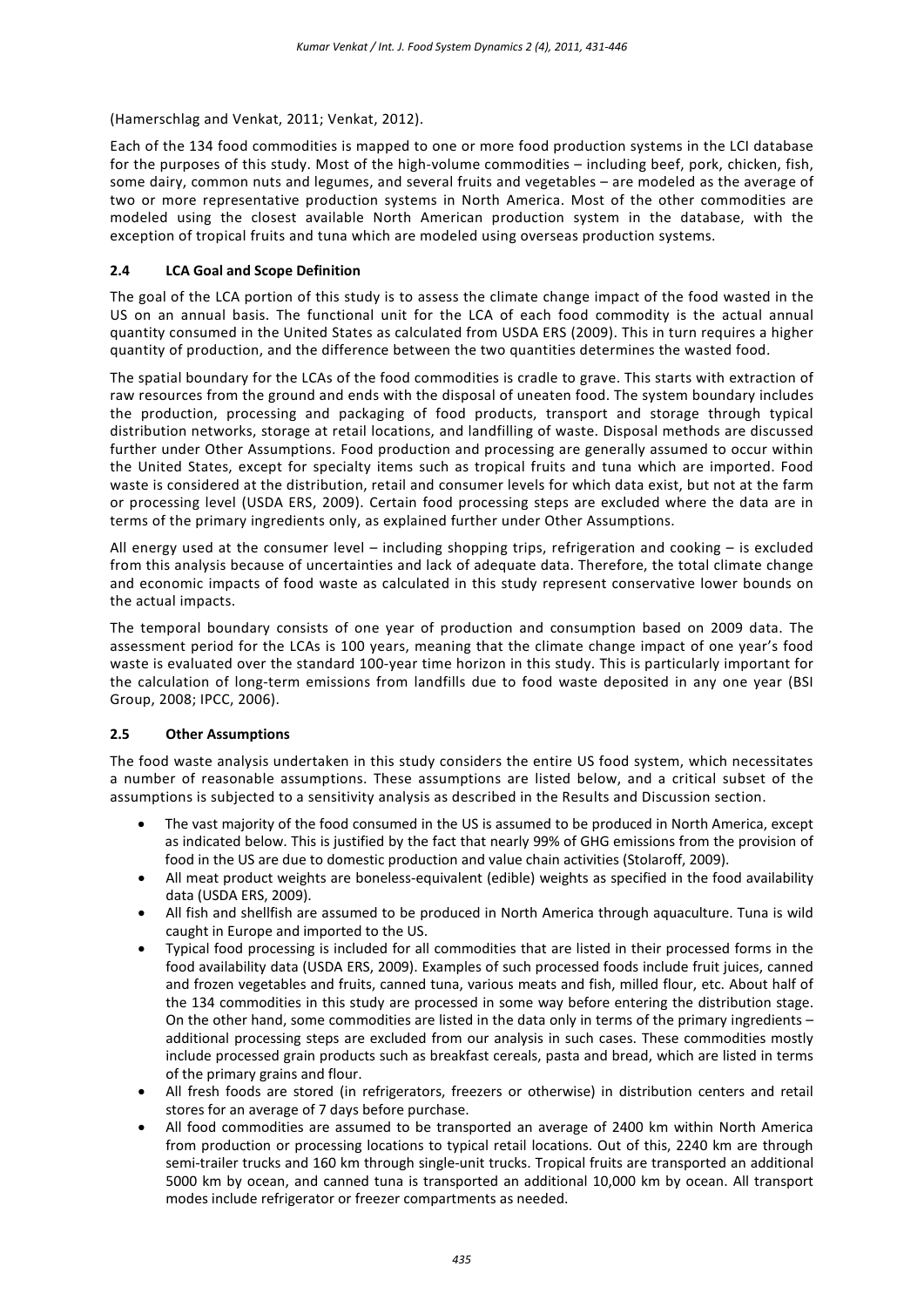- Two-thirds of all meat and fish is distributed frozen and the rest is distributed fresh.
- Fresh meat, fresh fish, dairy, fruits and vegetables are assumed to require refrigeration throughout the distribution and retail stages. (While some fruits and vegetables may not be refrigerated for certain periods at the retail stage, almost all are refrigerated during distribution.)
- Food packaging materials and configurations for meat and fish products are based on commercial packaging information from Sealed Air (2011). All other commodities – including dairy, vegetables, fruits, nuts, grains, oils, and juices – are assumed to be packaged in typical materials and configurations as found in retail stores. In the case of grains, the food availability data (USDA ERS, 2009) are in terms of the primary grains and flour produced and consumed, but not in terms of final processed products such as breakfast cereals or pasta. In such cases, the packaging assumptions apply to the forms of the food commodities found in the data.
- All solid waste from wasted food is assumed to be landfilled under typical US conditions in anaerobic landfills, with 21% of the landfill methane flared and 23.25% of the methane recovered for electricity (EPA, 2006). The landfills are assumed to be distributed equally in Boreal temperate wet and dry climate zones as defined by the IPCC (2006). Long-term carbon storage in the waste matter present in landfills offsets a small portion of the final emissions. (Based on recent data from the US Environmental Protection Agency (EPA, 2010), it appears that about 87% of the US food waste is landfilled. As of 2009, only 2.5% of food waste was composted. While 10.7% of general municipal waste was incinerated in 2009 (EPA, 2010), there is no explicit data available on the portion of food waste incinerated. Given this lack of data and the dominant role of landfilling, we use landfilling to model all food waste disposals.)
- Fluid milk and juice products are assumed to be disposed through waste water which is then treated in an anaerobic reactor. Energy used in waste water processing comes from US average grid electricity.

#### **2.6 Calculating the Economic Impact of Wasted Food**

The economic impact of avoidable food waste is calculated in this study using current US retail prices for all the food commodities. The retail price of a commodity reflects all the value added throughout the value chain – including agriculture, processing, packaging, distribution and retail – and provides a very good measure of the total economic value embedded in the commodity as delivered to consumers. Therefore, retail prices are used to uniformly calculate the economic impact of all avoidable food waste occurring after the production/processing stages – specifically waste at the distribution, retail and consumer levels.

The US Department of Agriculture provides current national retail prices for most meats, eggs, vegetables and fruits (USDA AMS, 2011; USDA ERS, 2011). Prices for the other commodities are based on current advertised prices at a major online food retailer (Safeway, 2011). While the food waste data is for the year 2009, all retail prices used in this study are as of December 2011 because a complete set of 2009 prices is not readily available.

Most of the food waste is generally landfilled, as assumed in this study. The typical cost structure for municipal solid waste collection and disposal in North America is a flat rate for a fixed volume of waste (Rosenberg, 1996), which makes it difficult to quantify the real disposal cost of a marginal increase or decrease in the quantity disposed. Therefore, disposal cost is excluded from our calculation of the economic impact of food waste. It should also be noted that disposal costs are likely to be negligible compared to the retail prices of the wasted quantities.

## **3 Food Waste Data**

The loss-adjusted food availability data series from the US Department of Agriculture (USDA ERS, 2009) is the basis for the food waste analysis in this study. The USDA maintains the sole national database of food availability and food loss data in the US. The data series provides annual per-capita food production, waste and availability data for a full spectrum of food commodities in the United States, adjusted for food spoilage and other losses to closely approximate per-capita intake. Food waste is further broken down into waste at the distribution, retail and consumer levels. The US population estimate for 2009 (US Census Bureau, 2011) is used to convert the annual per-capita data for all commodities into national aggregate data.

This study uses the most recent year in the food availability data series, which is 2009 as of this writing, and analyzes a total of 134 commonly consumed food commodities accounting for most of the food consumed in the US. These commodities include common meats, fish, shellfish, dairy products, oils and fats, eggs, sweeteners, nuts, legumes, grains, vegetables, fruits, and fruit juices. Note that this data is for a very recent year compared to the 1995 data used by Cuellar and Webber (2010).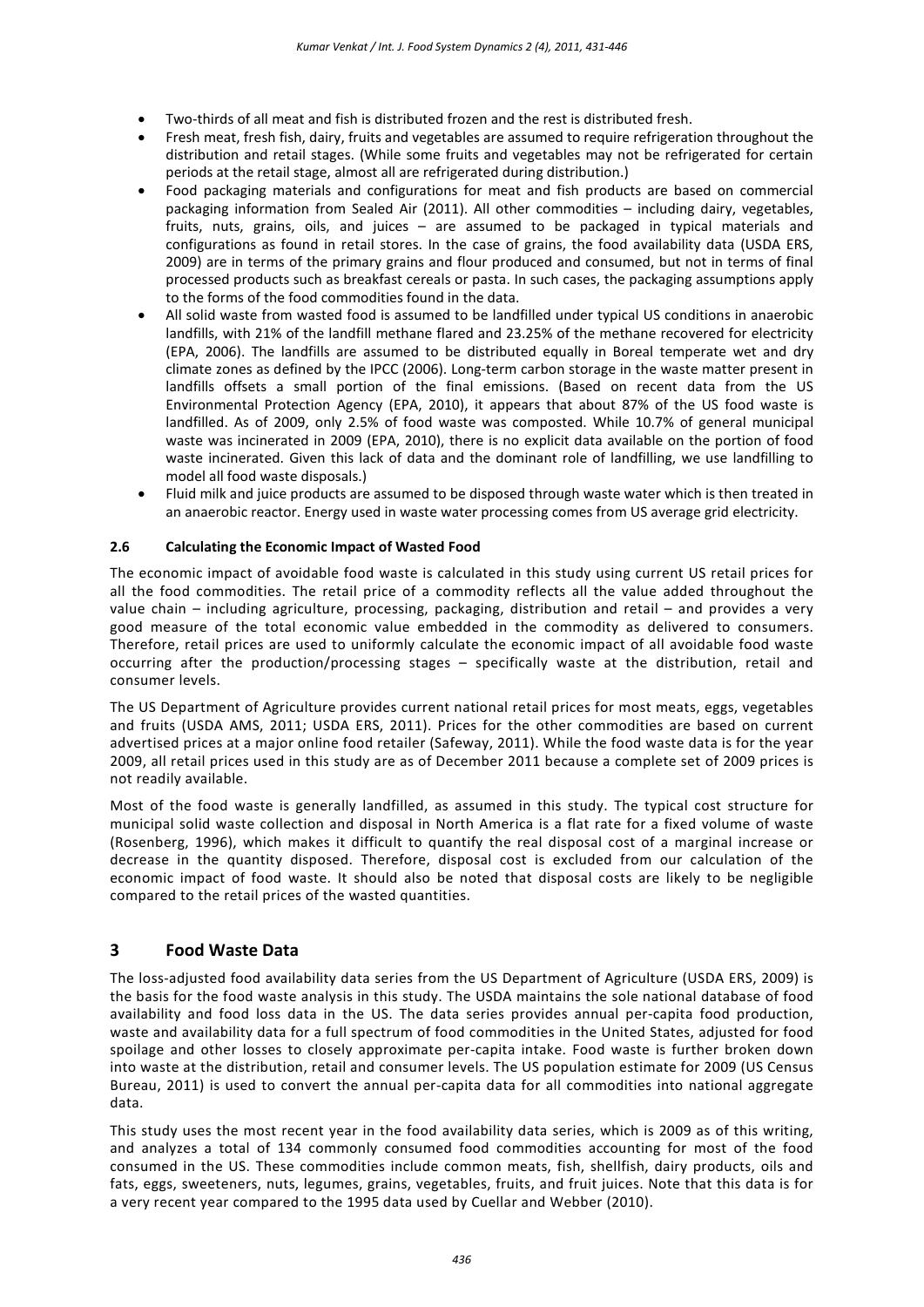Table 2 summarizes the annual aggregate food production, consumption and avoidable waste data for the major food commodity categories as derived from the food availability data (USDA ERS, 2009). Waste at the consumer level has been adjusted to remove the unavoidable waste in consumed foods as per the food waste model defined in the Methods section. The result is the *avoidable* consumer waste (defined by Equation 3) and includes both the edible and non-edible portions of foods available at the retail level that are not consumed.

All quantities in Table 2 are in millions of metric tonnes (MMT) per year. Using this data, our total estimate of avoidable food waste in the US is 55.41 MMT/year for 2009, which amounts to 28.7% of total annual production by weight. This translates to 180 kg/year of total avoidable waste on a per-capita basis – this is less than the 280-300 kg/year reported for Europe and North America by Gustavsson et al. (2011) because it excludes both production losses and the unavoidable consumer waste. Consumer waste dominates the total waste, accounting for just over 60% of the total avoidable waste. Per-capita consumer waste is 110 kg/year, which is within the 95-115 kg/year range estimated for Europe and North America by Gustavsson et al. (2011). Retail waste – including waste in institutional food service – amounts to 34% of the total. Figure 2 illustrates this in terms of absolute quantities (MMT), and Figure 3 depicts the same data as percentage of food wasted in each category.

| Category                   | <b>Production</b><br>P | Consumption<br>C | <b>Distribution</b><br>Waste<br>Wd | Retail<br>Waste<br>Wr | <b>Avoidable</b><br><b>Consumer</b><br>Waste<br>Wc | <b>Total</b><br><b>Avoidable</b><br>Waste<br>Wa |
|----------------------------|------------------------|------------------|------------------------------------|-----------------------|----------------------------------------------------|-------------------------------------------------|
| <b>Beef</b>                | 8.09                   | 5.26             | 0.00                               | 0.35                  | 0.72                                               | 1.07                                            |
| Pork                       | 6.48                   | 3.78             | 0.00                               | 0.28                  | 1.16                                               | 1.44                                            |
| Chicken                    | 7.80                   | 4.50             | 0.00                               | 0.31                  | 1.42                                               | 1.73                                            |
| <b>Other Meats</b>         | 1.95                   | 1.27             | 0.00                               | 0.08                  | 0.14                                               | 0.21                                            |
| Fish &<br><b>Shellfish</b> | 1.98                   | 1.29             | 0.00                               | 0.17                  | 0.25                                               | 0.42                                            |
| Cheese                     | 4.90                   | 3.93             | 0.00                               | 0.33                  | 0.64                                               | 0.97                                            |
| Milk & Yogurt              | 26.47                  | 18.63            | 0.00                               | 3.18                  | 4.66                                               | 7.84                                            |
| Other Dairy                | 5.70                   | 4.18             | 0.00                               | 0.62                  | 0.90                                               | 1.52                                            |
| Butter, Fats &<br>Oils     | 10.88                  | 7.23             | 0.00                               | 2.08                  | 0.87                                               | 2.95                                            |
| Eggs                       | 4.48                   | 2.93             | 0.07                               | 0.40                  | 0.40                                               | 0.86                                            |
| Sweeteners                 | 18.00                  | 12.82            | 0.00                               | 1.98                  | 3.20                                               | 5.18                                            |
| <b>Nuts</b>                | 1.28                   | 1.08             | 0.00                               | 0.08                  | 0.12                                               | 0.20                                            |
| Legumes                    | 0.96                   | 0.81             | 0.00                               | 0.06                  | 0.09                                               | 0.15                                            |
| Grains                     | 27.02                  | 18.89            | 0.00                               | 3.24                  | 4.89                                               | 8.13                                            |
| Vegetables                 | 37.60                  | 21.91            | 1.95                               | 2.96                  | 8.72                                               | 13.63                                           |
| Fruits & Juices            | 29.48                  | 17.59            | 0.90                               | 2.65                  | 5.56                                               | 9.11                                            |
| Total                      | 193.10                 | 126.13           | 2.92                               | 18.76                 | 33.73                                              | 55.41                                           |

**Table 2.**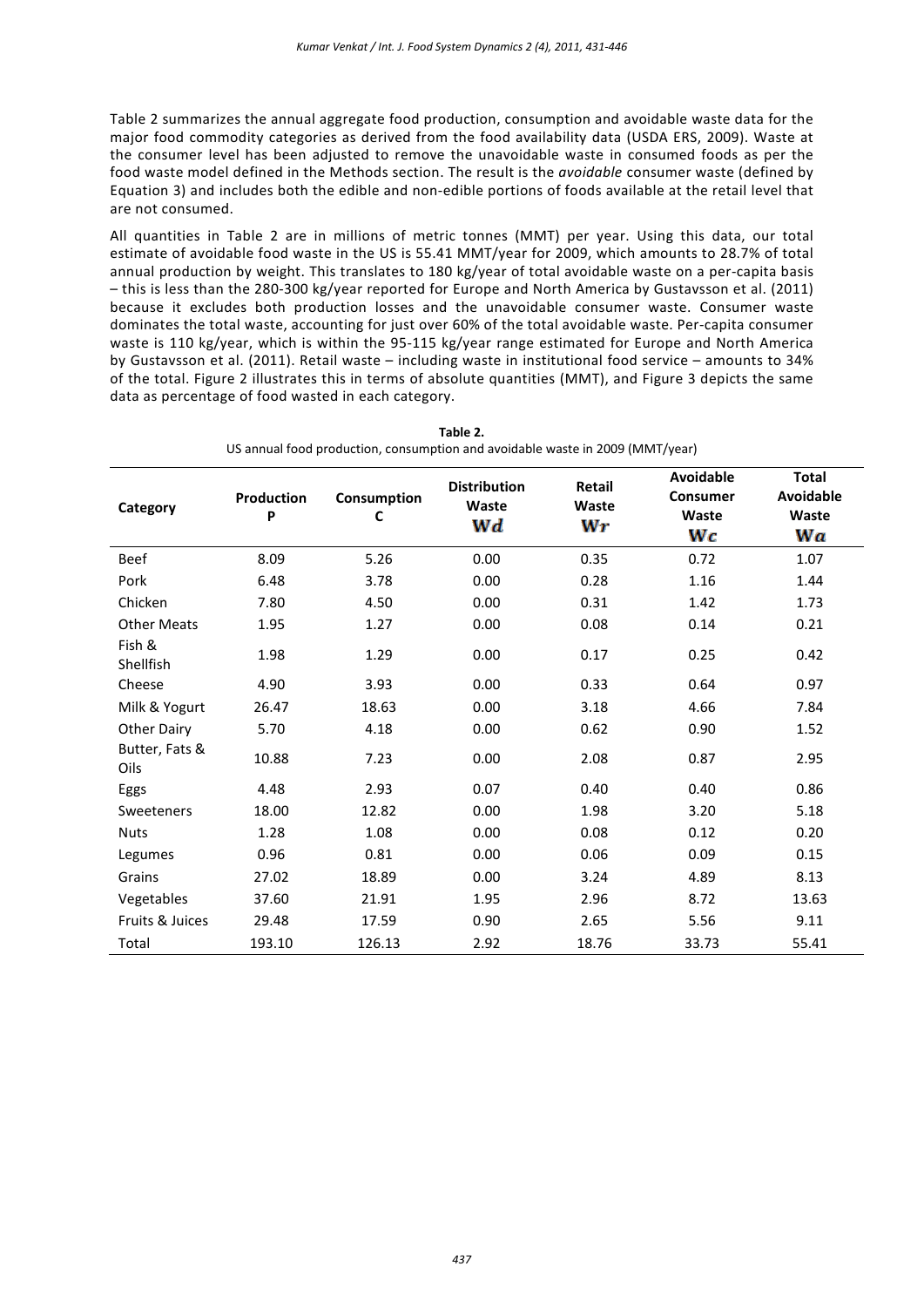

**Figure 2.** US annual avoidable food waste in 2009 (MMT/year)



**Figure 3.** US annual avoidable food waste in 2009 as percentage of production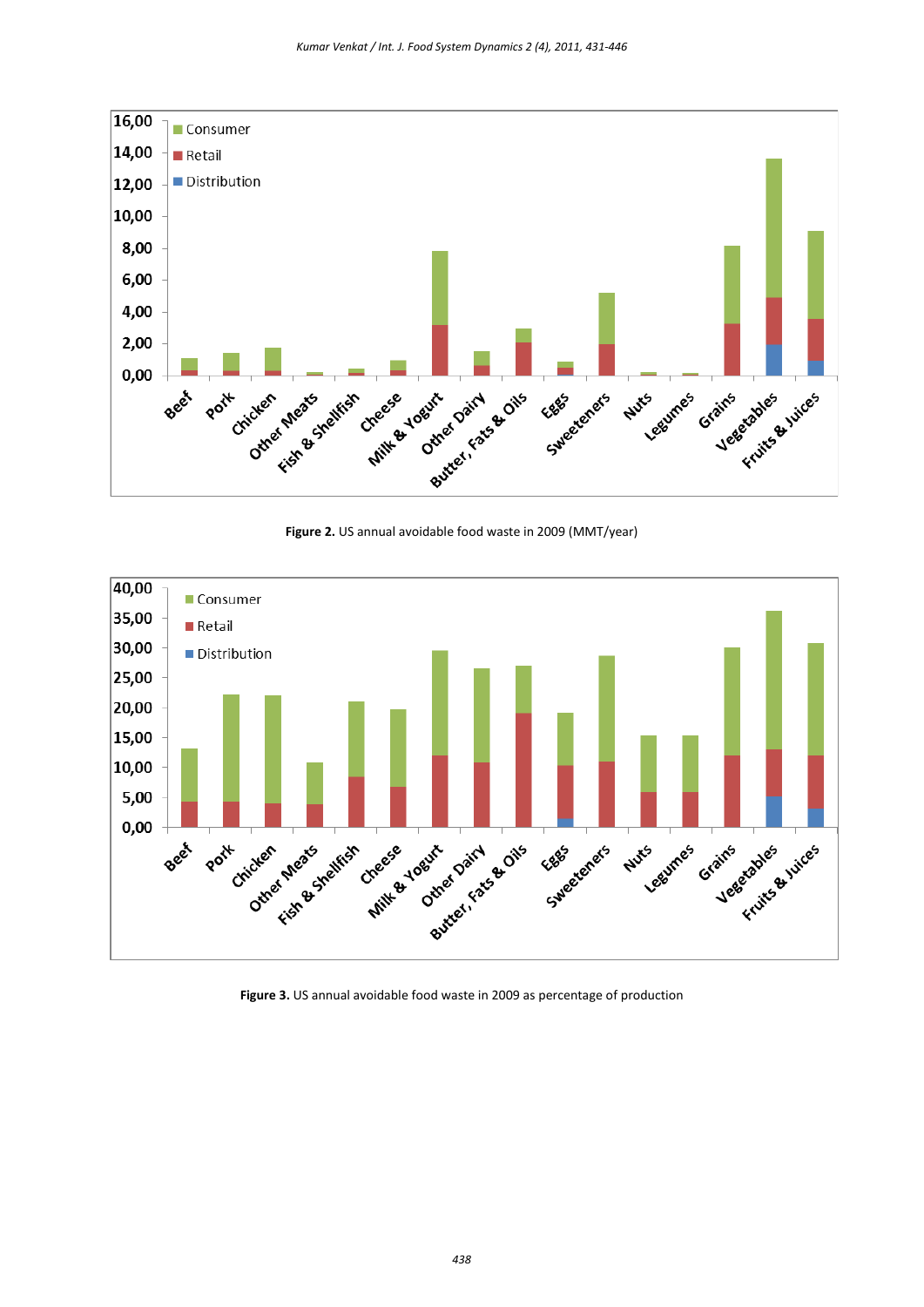## **4 Results and Discussion**

### **4.1 Climate Change Impact of US Food Waste**

Table 3 summarizes the results of the LCA portion of this study and shows the GHG emissions due to avoidable waste throughout the life cycles of food commodities. The total emissions from all stages are presented as both aggregate national emissions and per-capita emissions. Figure 4 illustrates the national emissions graphically. The emissions are reported in carbon dioxide equivalents (CO2e).

**Table 3.** GHG emissions from avoidable US food waste in 2009 (MMT CO2e/year for all emissions, except per-capita emissions in Kg CO2e/year)

| Category            | <b>Production</b><br>+ Processing<br><b>Emissions</b> | Packaging<br><b>Emissions</b> | <b>Distribution</b><br>+<br><b>Retail Emissions</b> | <b>Disposal</b><br><b>Emissions</b> | <b>Total</b><br><b>National Emissions</b> | <b>Total</b><br>Per capita<br><b>Emissions</b> |
|---------------------|-------------------------------------------------------|-------------------------------|-----------------------------------------------------|-------------------------------------|-------------------------------------------|------------------------------------------------|
| Beef                | 17.27                                                 | 0.10                          | 0.32                                                | 0.34                                | 18.03                                     | 58.74                                          |
| Pork                | 7.12                                                  | 0.13                          | 0.43                                                | 0.45                                | 8.13                                      | 26.49                                          |
| Chicken             | 6.17                                                  | 0.16                          | 0.52                                                | 0.54                                | 7.38                                      | 24.05                                          |
| <b>Other Meats</b>  | 1.33                                                  | 0.02                          | 0.06                                                | 0.07                                | 1.48                                      | 4.82                                           |
| Fish & Shellfish    | 2.37                                                  | 0.05                          | 0.12                                                | 0.14                                | 2.68                                      | 8.72                                           |
| Cheese              | 8.60                                                  | 0.23                          | 0.24                                                | 0.34                                | 9.40                                      | 30.63                                          |
| Milk & Yogurt       | 6.89                                                  | 1.72                          | 1.89                                                | 0.20                                | 10.70                                     | 34.84                                          |
| Other Dairy         | 2.04                                                  | 0.35                          | 0.45                                                | 0.53                                | 3.37                                      | 10.98                                          |
| Butter, Fats & Oils | 5.11                                                  | 0.49                          | 0.65                                                | 1.02                                | 7.26                                      | 23.66                                          |
| Eggs                | 1.82                                                  | 0.14                          | 0.21                                                | 0.29                                | 2.47                                      | 8.03                                           |
| Sweeteners          | 2.15                                                  | 1.04                          | 1.13                                                | 1.81                                | 6.12                                      | 19.94                                          |
| <b>Nuts</b>         | 0.20                                                  | 0.01                          | 0.04                                                | 0.07                                | 0.33                                      | 1.06                                           |
| Legumes             | 0.11                                                  | 0.01                          | 0.03                                                | 0.05                                | 0.20                                      | 0.67                                           |
| Grains              | 5.82                                                  | 0.57                          | 1.68                                                | 2.83                                | 10.91                                     | 35.53                                          |
| Vegetables          | 5.67                                                  | 0.72                          | 3.23                                                | 4.75                                | 14.37                                     | 46.81                                          |
| Fruits & Juices     | 4.79                                                  | 0.50                          | 2.11                                                | 2.68                                | 10.08                                     | 32.84                                          |
| <b>Total</b>        | 77.46                                                 | 6.23                          | 13.12                                               | 16.11                               | 112.92                                    | 367.82                                         |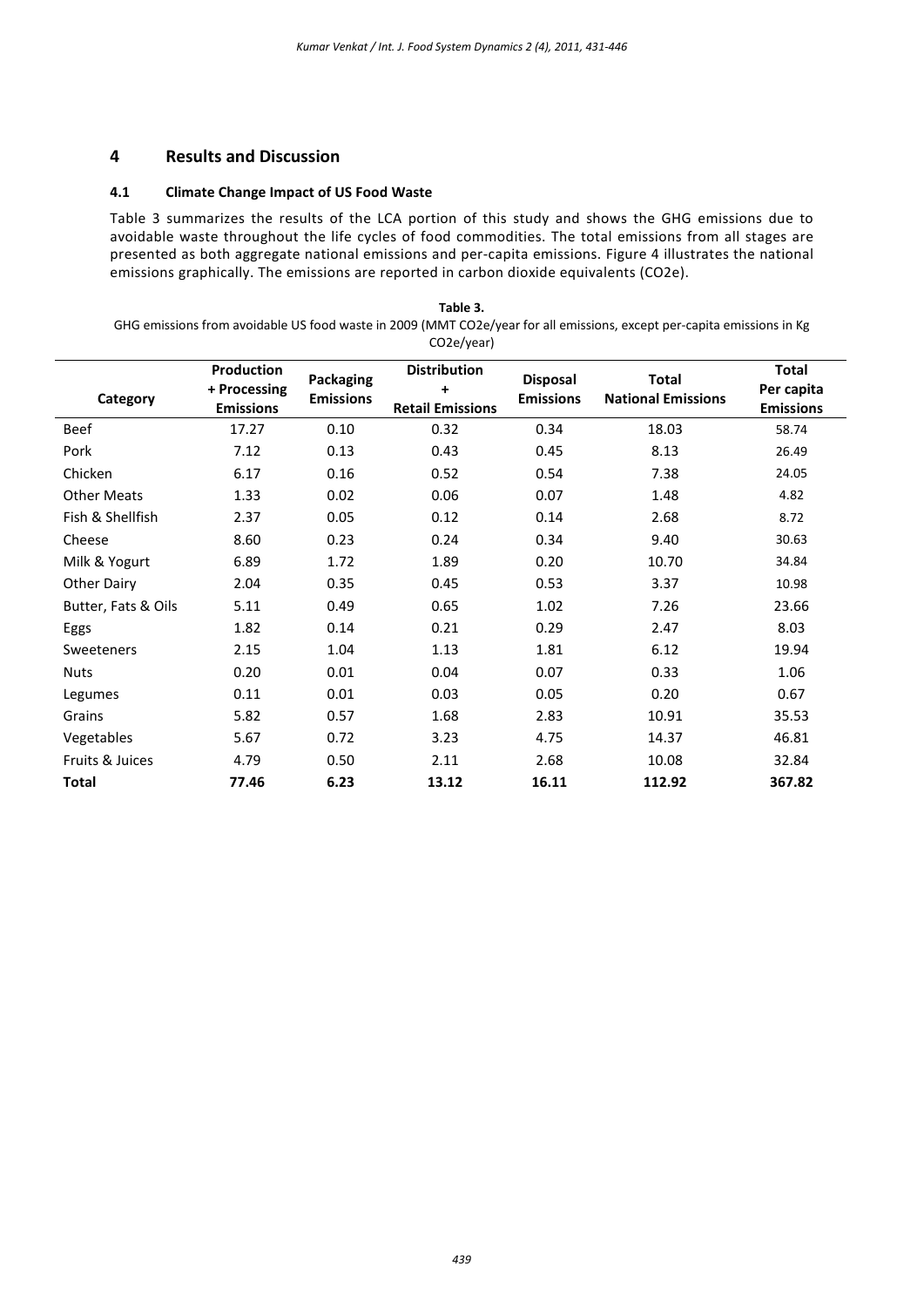

**Figure 4.** US national GHG emissions from avoidable food waste in 2009 (MMT CO2e/year)

Beef – accounting for 16% of the total emissions – is the single largest contributor to the emissions from wasted food, even though the quantity of beef wasted amounts to less than 2% of the total waste by weight. This is because of the high emissions intensity of beef (Hamerschlag and Venkat, 2011). Animal products have a disproportionate climate change impact because of their relatively high emission footprints. They make up about 30% of all wasted food by weight, but account for nearly 57% of the emissions. On the other hand, grains, vegetables and fruits make up 56% of the waste, but contribute just 31% of the emissions due to their relatively low emission footprints.



**Figure 5.** Components of US national GHG emissions from avoidable food waste in 2009

Figure 5 shows that the wasted GHG emissions are dominated by the production and processing emissions which account for 68.6% of the wasted emissions. The total emissions from the production, processing, packaging, distribution, retail and disposal of the avoidable food waste in the US amounts to 112.9 MMT CO2e per year. These emissions are equivalent to 2% of net US GHG emissions for 2009 based on the national emissions inventory published by the US Environmental Protection Agency (EPA, 2011). Note that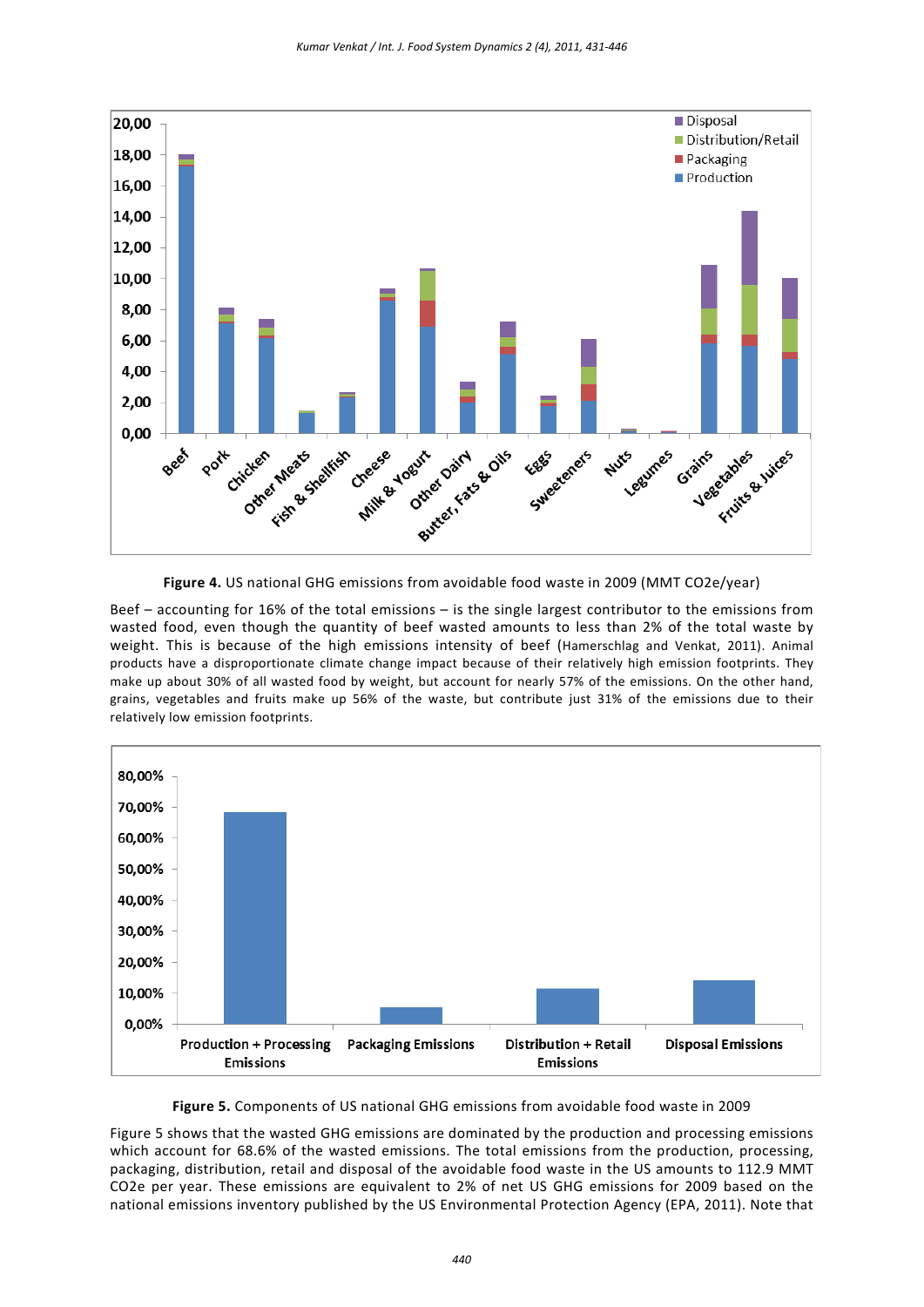these emissions represent a conservative lower bound on the actual emissions attributable to food waste, since all energy used at the consumer level – for example, in shopping trips, refrigeration and cooking – has been excluded from this analysis.

#### **4.2 Economic Impact of US Food Waste**

The economic impact of the wasted food is considerable. Using 2011 retail prices, the avoidable food waste (for the year 2009) has a total retail value of \$197.7 billion, as shown in Table 4 and Figure 6. Out of this, the consumer waste alone amounts to \$124.1 billion, which is nearly 63% of the total retail value of wasted food. Using the 2009 US population estimate of 307 million (US Census Bureau, 2011), the percapita retail value of total avoidable waste is \$643.95 per year. The avoidable consumer waste portion of this works out to about \$1600 per year for a family of four. This suggests a promising opportunity to motivate consumers to reduce waste, which would yield additional dividends by way of lower emissions. Retail waste – including waste in institutional food service – is valued at \$64.6 billion, which shows that businesses and organizations also have much to gain by reducing waste. The economic value reported here is a conservative lower bound because the cost of consumer-level energy use and the cost of waste disposal are not included.

**Table 4.**

| Category            | Value of<br><b>Distribution</b> | <b>Value of Retail</b><br>Waste | Value of<br>Avoidable    | <b>Total</b><br><b>National</b> | <b>Total</b><br>Per-capita         |
|---------------------|---------------------------------|---------------------------------|--------------------------|---------------------------------|------------------------------------|
|                     | Waste                           |                                 | <b>Consumer</b><br>Waste | Value of<br>Avoidable<br>Waste  | Value of<br><b>Avoidable Waste</b> |
| Beef                | 0.00                            | 3.45                            | 7.09                     | 10.54                           | 34.35                              |
| Pork                | 0.00                            | 2.57                            | 10.53                    | 13.10                           | 42.66                              |
| Chicken             | 0.00                            | 1.86                            | 8.52                     | 10.38                           | 33.81                              |
| <b>Other Meats</b>  | 0.00                            | 0.94                            | 1.60                     | 2.54                            | 8.28                               |
| Fish & Shellfish    | 0.00                            | 2.94                            | 4.42                     | 7.37                            | 23.99                              |
| Cheese              | 0.00                            | 3.44                            | 6.64                     | 10.08                           | 32.82                              |
| Milk & Yogurt       | 0.00                            | 3.46                            | 5.07                     | 8.54                            | 27.80                              |
| <b>Other Dairy</b>  | 0.00                            | 3.26                            | 4.76                     | 8.02                            | 26.14                              |
| Butter, Fats & Oils | 0.00                            | 9.26                            | 3.93                     | 13.19                           | 42.95                              |
| Eggs                | 0.06                            | 0.36                            | 0.36                     | 0.78                            | 2.53                               |
| Sweeteners          | 0.00                            | 6.75                            | 10.92                    | 17.67                           | 57.56                              |
| <b>Nuts</b>         | 0.00                            | 1.07                            | 1.68                     | 2.76                            | 8.98                               |
| Legumes             | 0.00                            | 0.28                            | 0.45                     | 0.73                            | 2.38                               |
| Grains              | 0.00                            | 6.78                            | 10.46                    | 17.24                           | 56.17                              |
| Vegetables          | 5.67                            | 10.76                           | 32.56                    | 48.99                           | 159.57                             |
| Fruits & Juices     | 3.24                            | 7.42                            | 15.12                    | 25.78                           | 83.96                              |
| <b>Total</b>        | 8.97                            | 64.62                           | 124.11                   | 197.70                          | 643.95                             |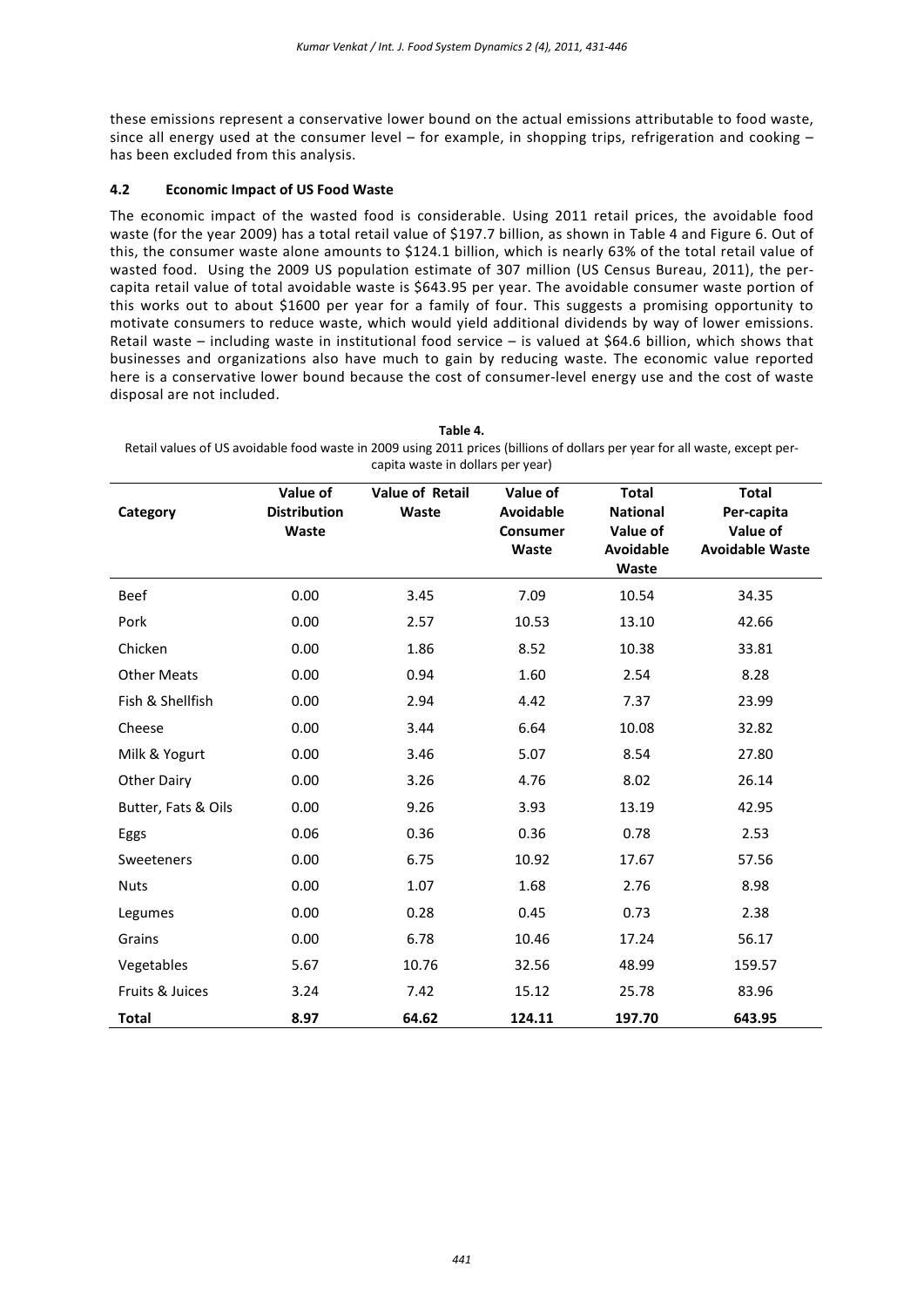

**Figure 6.** Retail values of US national avoidable food waste in 2009 using 2011 prices (billions of dollars)

Animal products have a more moderate influence on economic impact (in contrast to the climate change impact). They account for about 37% of the economic impact, only about seven percentage points above their contribution to the total waste. Grains, vegetables and fruits account for 47% of the economic impact, about nine percentage points below their contribution to the waste.

#### **4.3 Sensitivity analysis**

Sensitivity analysis is a necessary part of any modeling endeavor. It is used to test the robustness of conclusions to uncertainties in assumptions (Sterman, 2000). Of the different types of sensitivities that models exhibit, numerical sensitivity to parametric assumptions and estimates is important for LCA models and is routinely tested in LCA studies (Dalgaard et al., 2008; Pelletier et al., 2010).

The results presented in the previous subsections have been tested for sensitivity to parameters in four major areas: transport distances, storage time in distribution and retail, portion of consumer waste occurring after cooking (this is referred to in the following discussion as the post-cooking waste), and the fat/moisture losses in cooking. Baseline values for these parameters have been defined in the Methods section. The sensitivity analysis varies these four parameters uniformly one at a time (univariate testing) for all commodities as follows:

- Transport distance from production to retail: +50% and -50% relative to the baseline values of 2400 km domestic transport plus 5000-10,000 km of ocean transport for imported commodities
- Storage time in distribution and retail: +50% and -50% relative to the baseline value of 7 days
- Post-cooking consumer waste fraction: +50% and -50% relative to the baseline value of 0.5 (i.e., half of the consumer waste occurs after cooking)
- Fat/moisture loss fractions: +25% and -25% relative to the baseline values in Table 1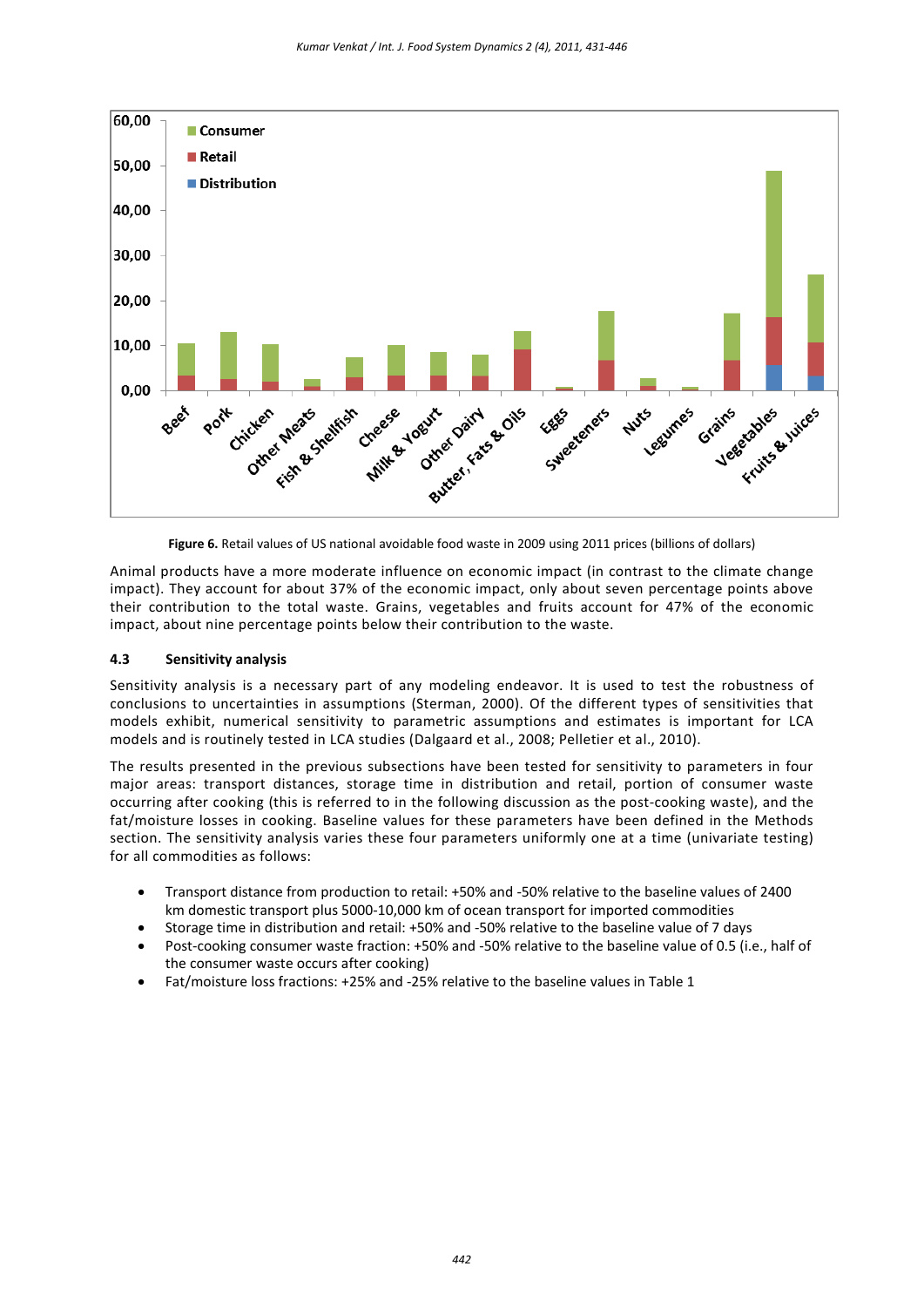

**Figure 7.** Sensitivities of results to parametric assumptions and estimates

Figure 7 summarizes the sensitivities to parametric variations of two key results: (1) total GHG emissions from all avoidable waste; and (2) total retail value of all avoidable waste. The sensitivity analysis considers the effect of all four selected parameters on total GHG emissions, and the effect of only the last parameter (fat/moisture loss fraction) on total retail value. While variations in transport distance and storage time will ultimately affect the retail price to some extent, those sensitivities could not be tested because economic values used in this study are not model-generated but instead taken directly from other sources (USDA AMS, 2011; USDA ERS, 2011; Safeway, 2011). In contrast, GHG emissions from all life-cycle stages have been computed based on the life-cycle model described in Section 2.1 and therefore amenable to a more complete sensitivity analysis.

As the transport distances are varied between +50% and -50% relative to baseline values, the total GHG emissions vary by +/-5.2%, indicating that the results exhibit only mild sensitivity to this parameter. For storage times and post-cooking consumer waste, as the parameters are varied in the +/-50% range, the GHG emissions vary by less than 1%, indicating virtually no sensitivity to these parameters.

As fat/moisture losses are varied in the +/-25% range, the total GHG emissions from avoidable waste vary between -16.1% and +13.7%. The total retail value of the waste varies between -9.4% and +8%. This suggests that sensitivity to the fat/moisture loss estimates is significant. As fat/moisture losses increase, correspondingly more of the consumer level waste must be attributed to the unavoidable waste from the cooking of consumed foods. The reverse is true as fat/moisture losses decrease. Since cooking methods for foods such as meats, fish and eggs – and the corresponding fat/moisture losses – can vary considerably, it is reasonable to expect that the GHG emissions attributable to avoidable waste might have an uncertainty of up to +/-20% and the retail value might have an uncertainty of up to +/-15%.

## **5 Conclusions**

This study has presented, for the first time, a comprehensive analysis of both the climate change and economic impacts of food waste in the US. Using the loss-adjusted food availability data from the US Department of Agriculture (USDA ERS, 2009) for 2009, this study has applied a rigorous life cycle assessment methodology to calculate the annual life-cycle GHG emissions, which quantify the climate change impact of food waste. The annual economic impact of the waste has been calculated using recent retail prices for food commodities. The analysis is based on life-cycle modeling and analysis of 134 distinct food commodities accounting for most of the food consumption in the US, most of which are produced in North America (except for tropical fruits and tuna).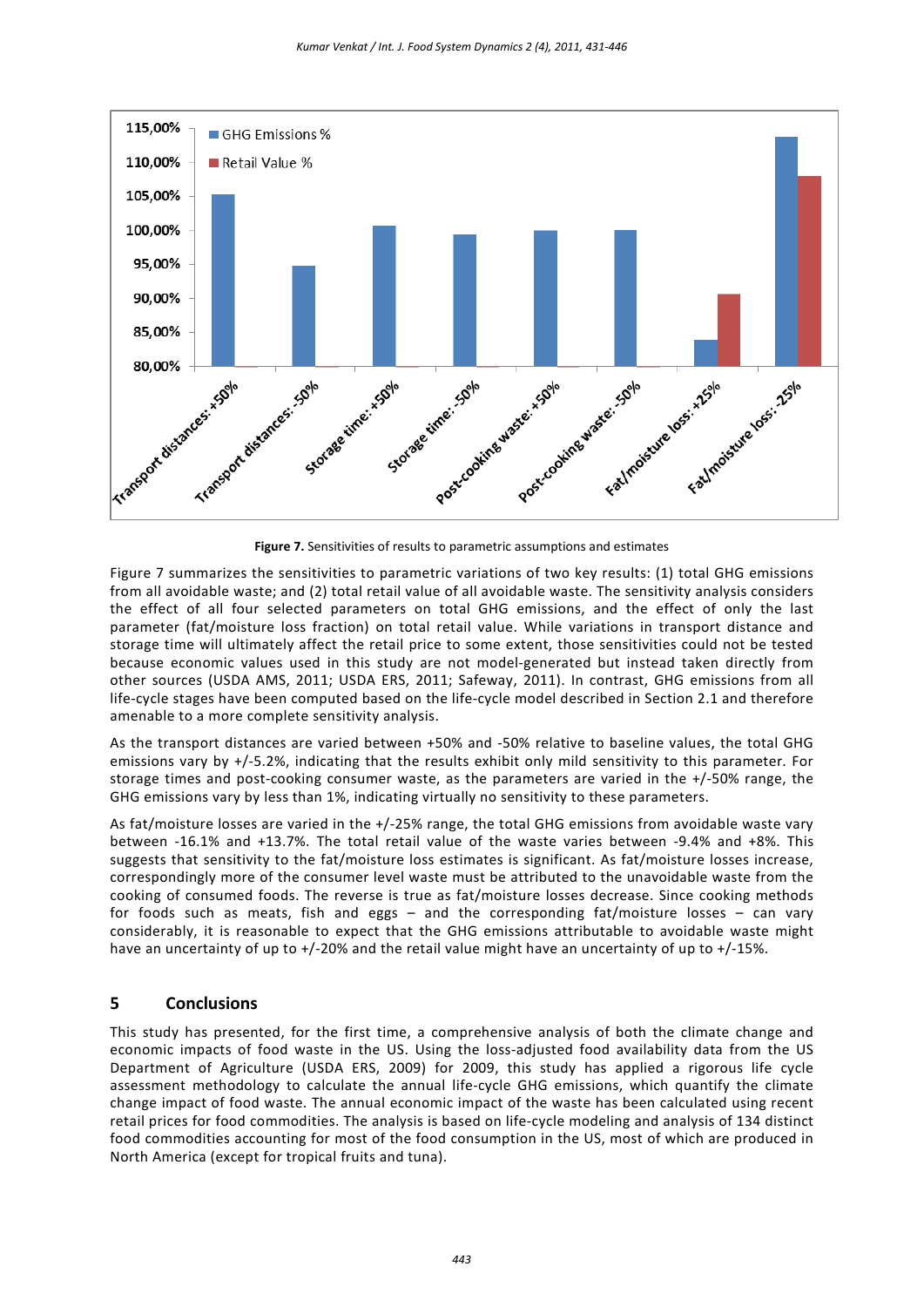The food waste model – developed specifically to fit the USDA ERS (2009) food availability data – uses a mass balance method to account for all material flows and adjusts the waste at the consumer level so that only the avoidable waste due to uneaten food is considered in the final analysis.

The total avoidable food waste at the distribution, retail and consumer levels amounts to over 55 MMT/year, representing nearly 29% of annual production by weight. Over 60% of this waste occurs at the consumer level. The production, processing, packaging, distribution, retail and disposal of this wasted food results in GHG emissions of at least 113 MMT CO2e/year, which is equivalent to 2% of US national emissions. Beef is the single largest contributor to this, producing 16% of all wasted emissions, because of its high emissions intensity. All animal products together contribute 57% of the wasted emissions, even though they make up only 30% of the waste by weight. Over two-thirds of the emissions occur in the production and processing of food commodities.

There is a considerable economic cost to this waste. US businesses and consumers lose as much as \$198 billion per year because of wasted food. Consumer waste alone amounts to \$124 billion, or nearly 63% of the total value, which works out to about \$1600 per year for a family of four. The annual cost to businesses and organizations at the retail level is nearly \$65 billion. There is a promising opportunity here to show both consumers and businesses that they have much to gain by reducing waste. Waste reduction can save money as well as reduce emissions.

The total GHG emissions and economic value of food waste reported in this study represent conservative lower bounds, since the analysis ignores all energy used at the consumer level as well as the cost of waste disposal. These emissions are also subject to an uncertainty of up to +/-20% due to cooking assumptions. The economic value of the waste reported here is subject to an uncertainty of up to +/-15%.

The modeling and analysis presented here can be extended in the future in several areas using the analytical framework established in this study. By modeling cooking processes in more detail, the uncertainty bands can be tightened significantly. By including the consumer-level energy use attributable to food waste – due to shopping trips, refrigeration and cooking, using real-world data – the climate change and economic impacts can be made more realistic. Consideration of the water footprint, land use and other resource uses attributable to the wasted food would add further value to the analysis and results. Finally, the methodology developed in this study can be used to monitor the environmental and economic impacts of food waste on an ongoing basis, not only within the US but also for other regions of the world.

#### **References**

- Amani, P., Schiefer, G. (2011). Review on Suitability of Available LCIA Methodologies for Assessing Environmental Impact of the Food Sector. *Journal on Food System Dynamics* **2**(2): 194-206.
- Barclay, E. (2011). How That Food You Throw Out is Linked to Global Warming. *National Public Radio*. Available at: [http://www.npr.org/blogs/thesalt/2011/10/07/141123243/how-that-food-you-throw-out-is-linked-to](http://www.npr.org/blogs/thesalt/2011/10/07/141123243/how-that-food-you-throw-out-is-linked-to-global-warming)[global-warming](http://www.npr.org/blogs/thesalt/2011/10/07/141123243/how-that-food-you-throw-out-is-linked-to-global-warming) (accessed 29 March 2012).
- BSI Group. 2008. PAS 2050:2008 Specification for the Assessment of the Life Cycle Greenhouse Gas Emissions of Goods and Services. London: BSI Group. Available at: http://shop.bsigroup.com/en/Browse-by-Sector/Energy--Utilities/PAS-2050 (accessed 15 March 2011).
- Chapagain, A., James, K. (2011). The Water and Carbon Footprint of Household Food and Drink Waste in the UK. Banbury, Oxon: Waste & Resources Action Programme. Available at: [http://www.wrap.org.uk/retail\\_supply\\_chain/research\\_tools/research/report\\_water\\_and.html](http://www.wrap.org.uk/retail_supply_chain/research_tools/research/report_water_and.html) (accessed 22 December 2011).
- CleanMetrics. (2011a). CarbonScopeData<sup>™</sup>. Available at <http://www.cleanmetrics.com/html/database.htm> (accessed 22 December 2011).
- CleanMetrics. (2011b). FoodCarbonScope<sup>™</sup> product technical brief. Available at <http://www.cleanmetrics.com/pages/FoodCarbonScopeProductTechnicalBrief.pdf> (accessed 22 December 2011).
- Cuellar, A.D., Webber, M.E. (2010). Wasted Food, Wasted Energy: The Embedded Energy in Food Waste in the United States. *Environmental Science & Technology* **44**(16): 6464-6469.
- Dalgaard, R., Schmidt, J., Halberg, N., Christensen, P., Thrane, M., and Pengue, W. A. (2008). LCA of Soybean Meal. *International Journal of Life Cycle Assessment* **13**: 240-254.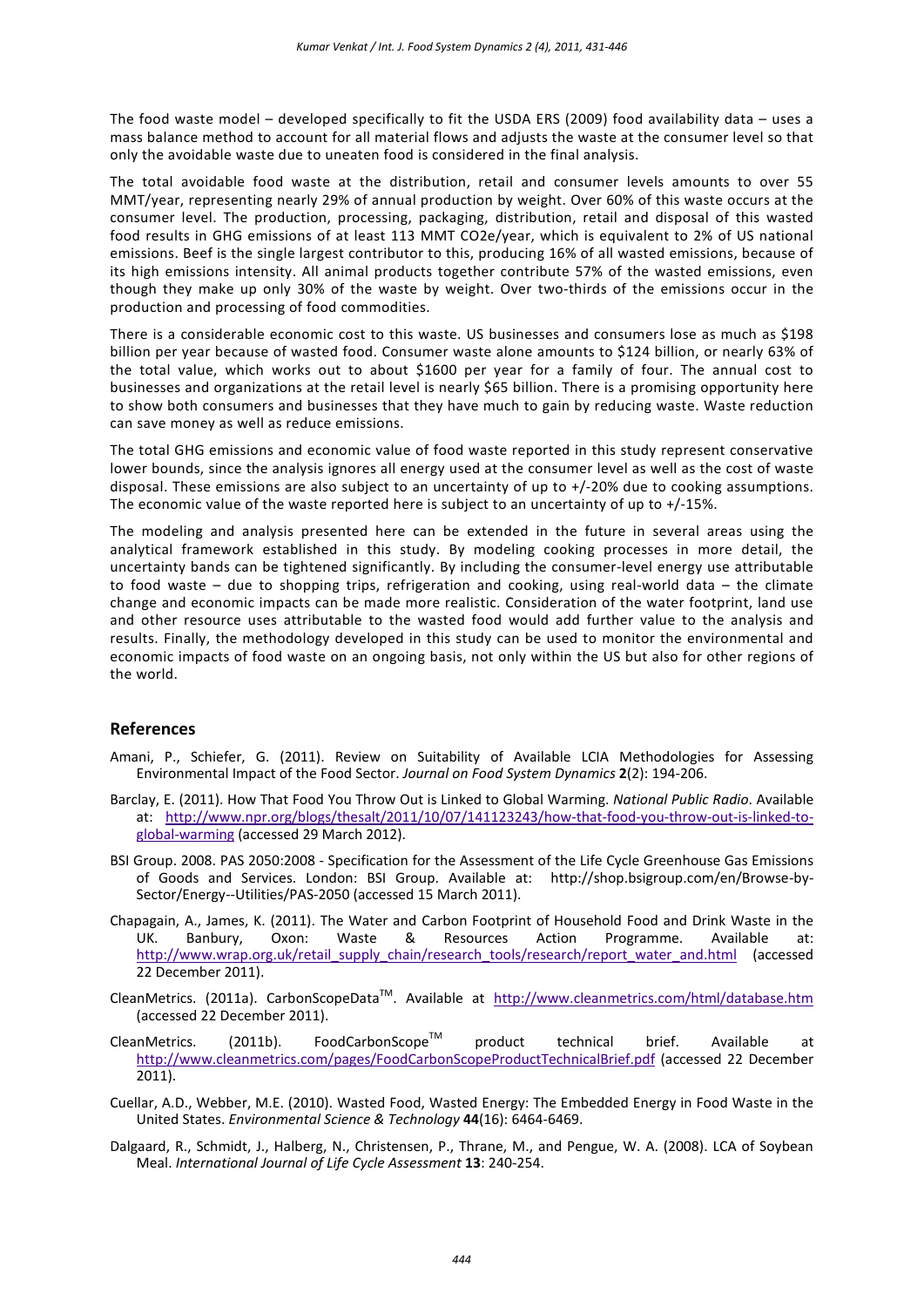- EL. (2011). Food Industry Details Anti-Waste Initiative. *Environmental Leader*. Available at: <http://www.environmentalleader.com/2011/08/23/food-industry-details-anti-waste-initiative> (accessed 22 December 2011).
- EPA. (2006). Solid Waste Management and Greenhouse Gases: A Life-Cycle Assessment of Emissions and Sinks. Environmental Protection Agency. Available at: <http://epa.gov/climatechange/wycd/waste/downloads/fullreport.pdf> (accessed 22 December 2011).
- EPA. (2010). Municipal Solid Waste in the United States: 2009 Facts and Figures. Washington, DC: US<br>:environmental Protection Agency. Available at: Environmental Protection Agency. Available at: http://www.epa.gov/epawaste/nonhaz/municipal/pubs/msw2009rpt.pdf (accessed 27 March 2012).
- EPA. (2011). Inventory of U.S. Greenhouse Gas Emissions and Sinks: 1990-2009. Washington, DC: US Environmental Protection Agency. Available at[: http://epa.gov/climatechange/emissions/downloads11/US-](http://epa.gov/climatechange/emissions/downloads11/US-GHG-Inventory-2011-Complete_Report.pdf)[GHG-Inventory-2011-Complete\\_Report.pdf](http://epa.gov/climatechange/emissions/downloads11/US-GHG-Inventory-2011-Complete_Report.pdf) (accessed 22 December 2011).
- Garnett, T. (2008). Cooking Up a Storm: Food, Greenhouse Gas Emissions and Our Changing Climate. Surrey, UK: Food Climate Research Network, Center for Environmental Strategy. Available at: [http://www.fcrn.org.uk/sites/default/files/CuaS\\_web.pdf](http://www.fcrn.org.uk/sites/default/files/CuaS_web.pdf) (accessed 29 March 2012).
- Gustavsson, J., Cederberg, C., Sonesson, U., van Otterdijk, R., and Meybeck, A. (2011). Global Food Losses and Food Waste. Rome: Food and Agriculture Organization of the United Nations. Available at: [http://www.fao.org/fileadmin/user\\_upload/ags/publications/GFL\\_web.pdf](http://www.fao.org/fileadmin/user_upload/ags/publications/GFL_web.pdf) (accessed 22 December 2011).
- Hall, K.D., Guo, J., Dore, M., and Chow, C.C. (2009). The Progressive Increase of Food Waste in America and Its Environmental Impact. *PLoS ONE* **4**(11): e7940.
- Hamerschlag, K., Venkat, K. (2011). Meat Eater's Guide to Climate Change and Health Life-cycle Assessments: Methodology and Results. Washington, DC: Environmental Working Group.
- IPCC (2006). IPCC Guidelines for Greenhouse Gas Inventories. Geneva, Switzerland: Intergovernmental Panel on Climate Change. Available at: <http://www.ipcc-nggip.iges.or.jp/public/2006gl/index.html> (accessed 22 December 2011).
- ISO (2006). ISO 14040:2006 Life cycle assessment Principles and framework. Geneva, Switzerland: International Organization for Standardization.
- Kantor, L.S., Lipton, K., Manchester, A., and Oliveira, V. (1997). Estimating and Addressing America's Food Losses. *Food Review* **20**: 2–12.
- MAFF. (2012). Monthly Statistics of Agriculture, Forestry and Fisheries. Tokyo, Japan: Ministry of Agriculture, Forestry and Fisheries. Available at: [http://www.maff.go.jp/e/tokei/kikaku/monthly\\_e/index.html](http://www.maff.go.jp/e/tokei/kikaku/monthly_e/index.html) (accessed 29 March 2012).
- Morisaki, I. (2011). Pattern of Food Losses in Households: A Case Study in Oita-Prefecture, Japan. Oita, Japan: Ritsumeikan Asia Pacific University. Available at: [http://r](http://r-cube.ritsumei.ac.jp/bitstream/10367/2585/1/MORISAKI%20Ikuko.pdf)[cube.ritsumei.ac.jp/bitstream/10367/2585/1/MORISAKI%20Ikuko.pdf](http://r-cube.ritsumei.ac.jp/bitstream/10367/2585/1/MORISAKI%20Ikuko.pdf) (accessed 29 March 2012).
- Mukherji, B., Pattanayak, B. (2011). New Delhi Starts Drive to Root Out Hunger. *The Wall Street Journal*. Available at: <http://online.wsj.com/article/SB10001424052702304259304576372813010336844.html> (accessed 29 March 2012).
- Nassauer, S. (2012). Leftovers: Tasty or Trash? *The Wall Street Journal*. Available at: <http://online.wsj.com/article/SB10001424052702304724404577293620871384492.html> March 2012).
- Pelletier, N., Pirog, R., and Rasmussen, R. (2010). Comparative Life Cycle Environmental Impacts of Three Beef Production Strategies in the Upper Midwestern United States. *Agricultural Systems* 103, 380-389.
- Rosenberg, L. (1996). *International Source Book on Environmentally Sound Technologies for Municipal Solid Waste Management*. Osaka, Japan: UNEP International Environmental Technology Centre. Available at: <http://www.unep.or.jp/Ietc/ESTdir/Pub/msw/index.asp> (accessed 22 December 2011).
- Safeway (2011). Safeway Online Shopping. Available at: <http://shop.safeway.com/superstore> (accessed 22 December 2011).
- Sealed Air (2011). Cryovac Fresh Food Packaging. Available at: <http://www.cryovac.com/en/default.aspx> (accessed 22 December 2011).
- Srinivas, H. (2010). Food Waste in Japan. Available at:<http://serendipity.gdrc.info/?p=204> (accessed 29 March 2012).